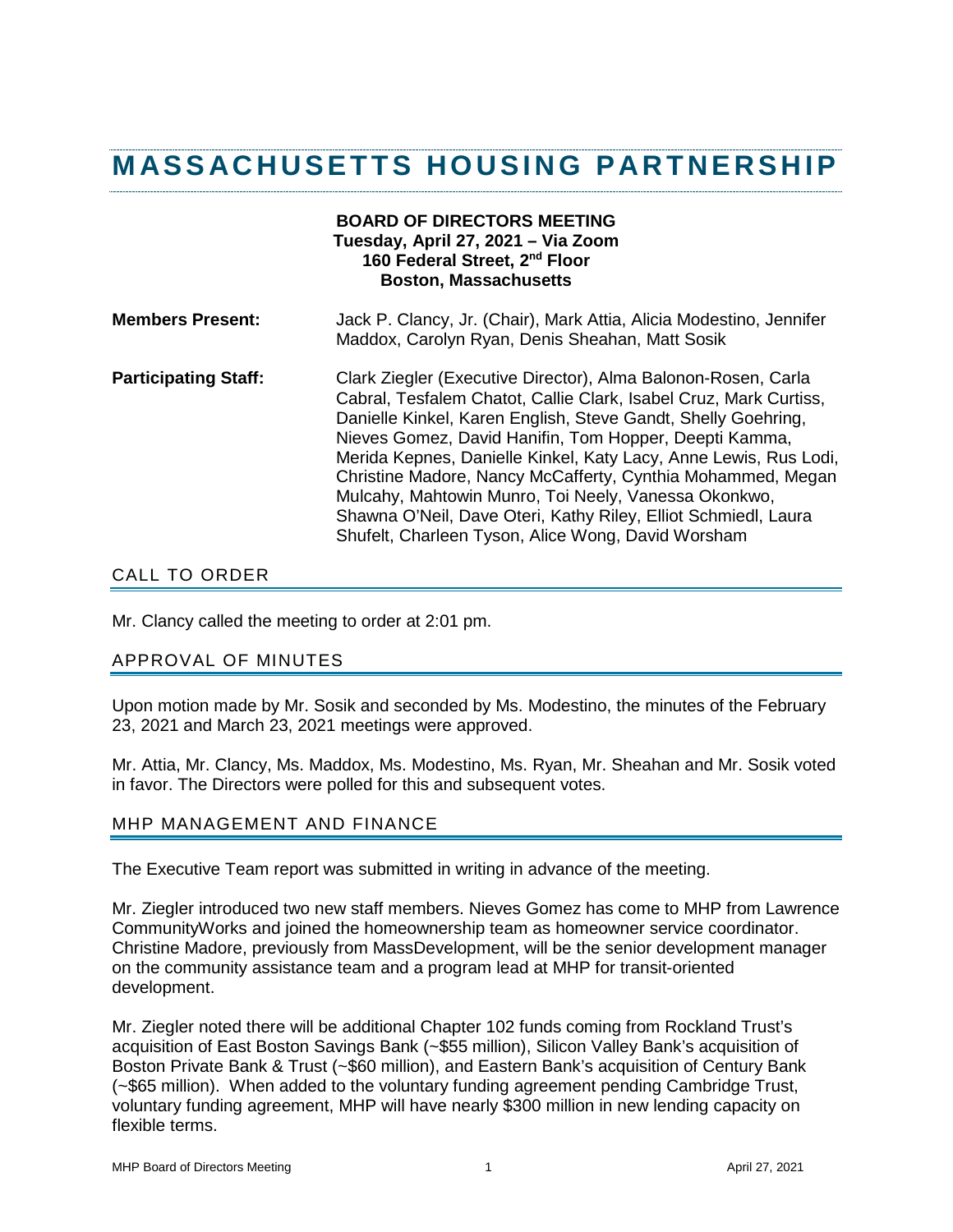MHP is on pace to reach its three-year goal to finance 3,100 rental units. On newly constructed rental units, MHP exceeded its three-year goal of 1,400 rental units, with more expected by the end of June. For units below 60% AMI, MHP will come very close to meeting its 1,400 unit goal, with 1,263 units through the third quarter more expected by the end of the fiscal year. On new lower-cost financing to stabilize 400 units, MHP is currently at only at 48 out of 400 units, but the Salem Heights development will add 200+ units toward this goal by end of year. Mr. Curtiss expressed his appreciation to the team because it took tremendous work during the pandemic to get these loans committed.

As of the third quarter, MHP financials are strong — net cash flow of \$3.1 million, gross revenue at \$10.7 million, and under budget on almost every expense (partially due to salaries, turnovers and vacancies, with utilities costs and public transportation expenses down). No forecast was provided to the board this month since the finance team is currently preparing the FY22 budget. and will provide a full forecast and budget recommendations to the board in June.

The homeownership team has nearly met its goal of closing 650 ONE Mortgage loans for historically underserved households. Total loan volume is also tracking well, and that may be due to ONE+ Boston loans which are larger than typical ONE mortgage loans. Boston-specific closings are only at 52% of goal because homeownership inventory is extremely low. Affordable, deed-restricted units on the market have also been down over the past year. The board discussed current down payment assistance programs and whether expansion of those programs would help address the lack of inventory.

The community assistance team conducted a listening tour to hear stakeholders explain their needs and how MHP can help. The tour expanded beyond the usual crowd and included advocates in addition to local officials. The tour included communities west of Boston, the South Coast, the South Shore, western Massachusetts, the Cape, the North Shore, and Gateway Cities. Uniform takeaways included the lack of extremely low-income housing, community opposition to new development, and lack of planning and capacity for affordable housing, especially in rural western Massachusetts. There were complaints about the inflexibility of some federal funding sources (particularly community development block grants and low income housing tax credits) as well as perceived lack of senior and accessible housing. Zoning and other local regulations and a lack of infrastructure are also considered barriers to development.

MHP can be helpful by assisting communities with messaging, making the case for affordable housing, continuing and expanding assistance for development of public lands, providing regulatory and zoning support for multifamily housing, continuing trainings, and strengthening engagement with public officials and staff in Gateway Cities.

At the end of the third quarter, the public affairs team is only slightly behind its goal of one million impressions for the year. Numbers are high in part because the ONE Mortgage program has paid advertisements running on Facebook and Instagram.

## **Auditor Engagement**

On behalf of the board's Audit and Risk Committee, Ms. Tyson presented the annually recurring vote to engage an auditor. The committee's meeting has been rescheduled to June so that the portfolio management team can focus on emergency rental assistance. Ms. Tyson requested that the board approve engaging RSM as auditor. Ms. Ryan noted that the Audit Committee has been happy with RSM and would like to continue with them.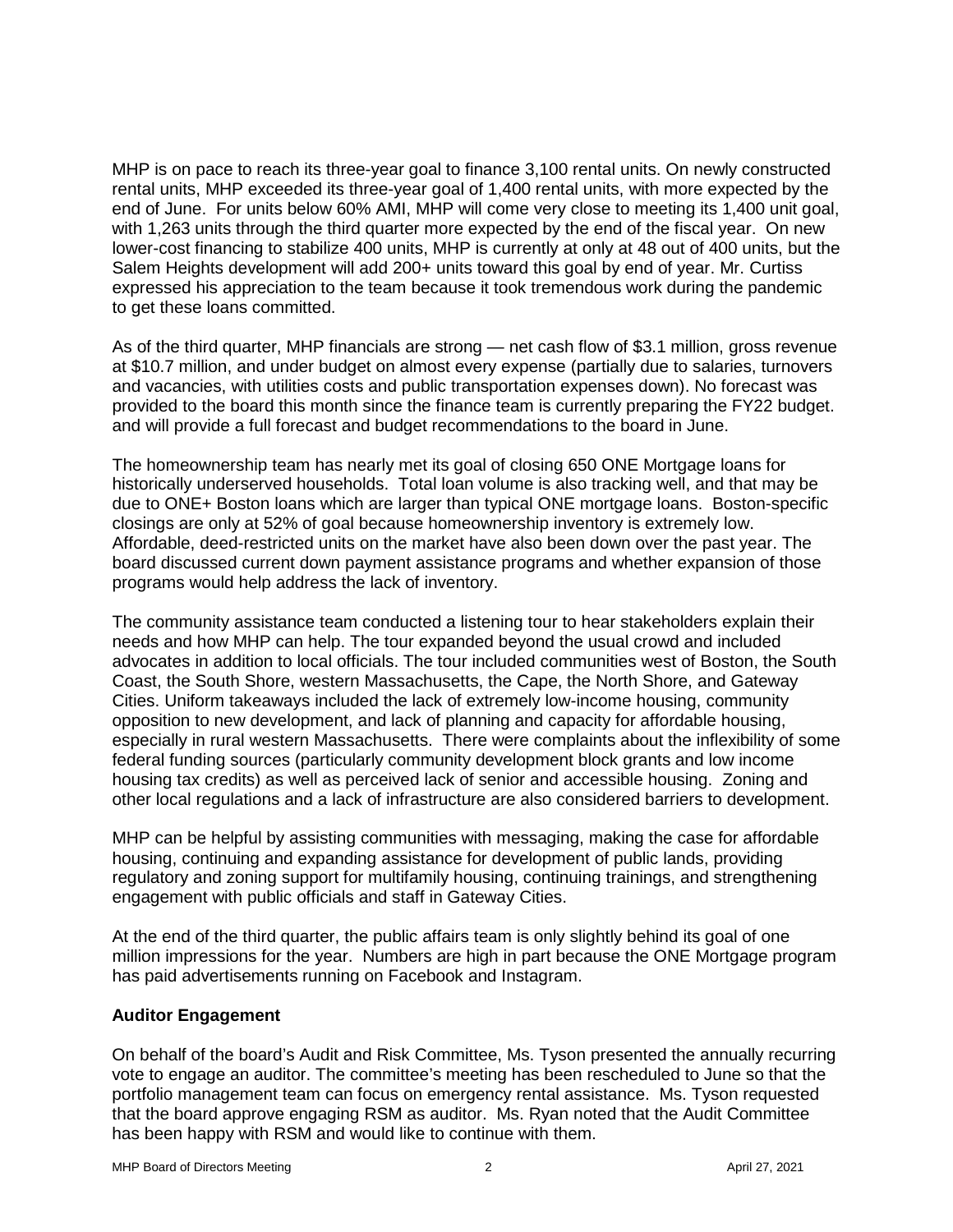Upon a motion made by Mr. Sheahan and seconded by Ms. Ryan, it was

VOTED: To authorize the Chair of the Audit and Risk Management Committee to engage the firm of RSM US LLP to provide auditing services to the Massachusetts Housing Partnership Fund Board for fiscal year 2021.

Mr. Attia, Mr. Clancy, Ms. Maddox, Ms. Modestino, Ms. Ryan, Mr. Sheahan and Mr. Sosik voted in favor.

#### **Signature Authority Modification**

Isabel Cruz from the Homeownership team has been promoted. The vote requested is to add her to the signature authority so that she can sign documents.

Upon a motion made by Mr. Sosik and seconded by Ms. Modestino, it was

VOTED: To authorize the Executive Director, General Counsel, Chief Financial and Administrative Officer, Director of Homeownership, Homeownership Operations Manager, and Homeownership Program Manager of the Massachusetts Housing Partnership Fund Board ("MHP"), acting in the name of and on behalf of MHP, to execute all documents with respect to interest subsidies and loan loss reserves made pursuant to MHP's SoftSecond Loan Program and the ONE Mortgage Program.

Mr. Attia, Mr. Clancy, Ms. Maddox, Ms. Modestino, Ms. Ryan, Mr. Sheahan and Mr. Sosik voted in favor.

## LOAN PROPOSALS

## **Southbridge Mills, Southbridge**

Mr. Clancy abstained from the discussion and vote on this development because he has business dealings with Winn Residential and Winn's chair is a member of Enterprise's board.

Ms. O'Neill presented a proposal for a \$1.6 million loan involving the adaptive reuse of a vacant mill building into 48 rental units with parking across the street. Features will include a community room, management office, fitness center, playground, and community garden. The team involved is well-known to MHP — Winn will be the guarantor and the co-sponsor will hold a 15% share in the owner entity.

The group discussed the site and its usability as housing. Mr. Sosik asked whether the parking was located across a busy street rather than immediately accessible. Mr. Gandt responded that the parking is across K Street. Mr. Gandt and Ms. O'Neil confirmed that the construction costs have been updated to reflect appropriate increases, and Ms. O'Neill added that there is a significant cushion.

Upon motion made by Mr. Sosik and seconded by Mr. Attia, it was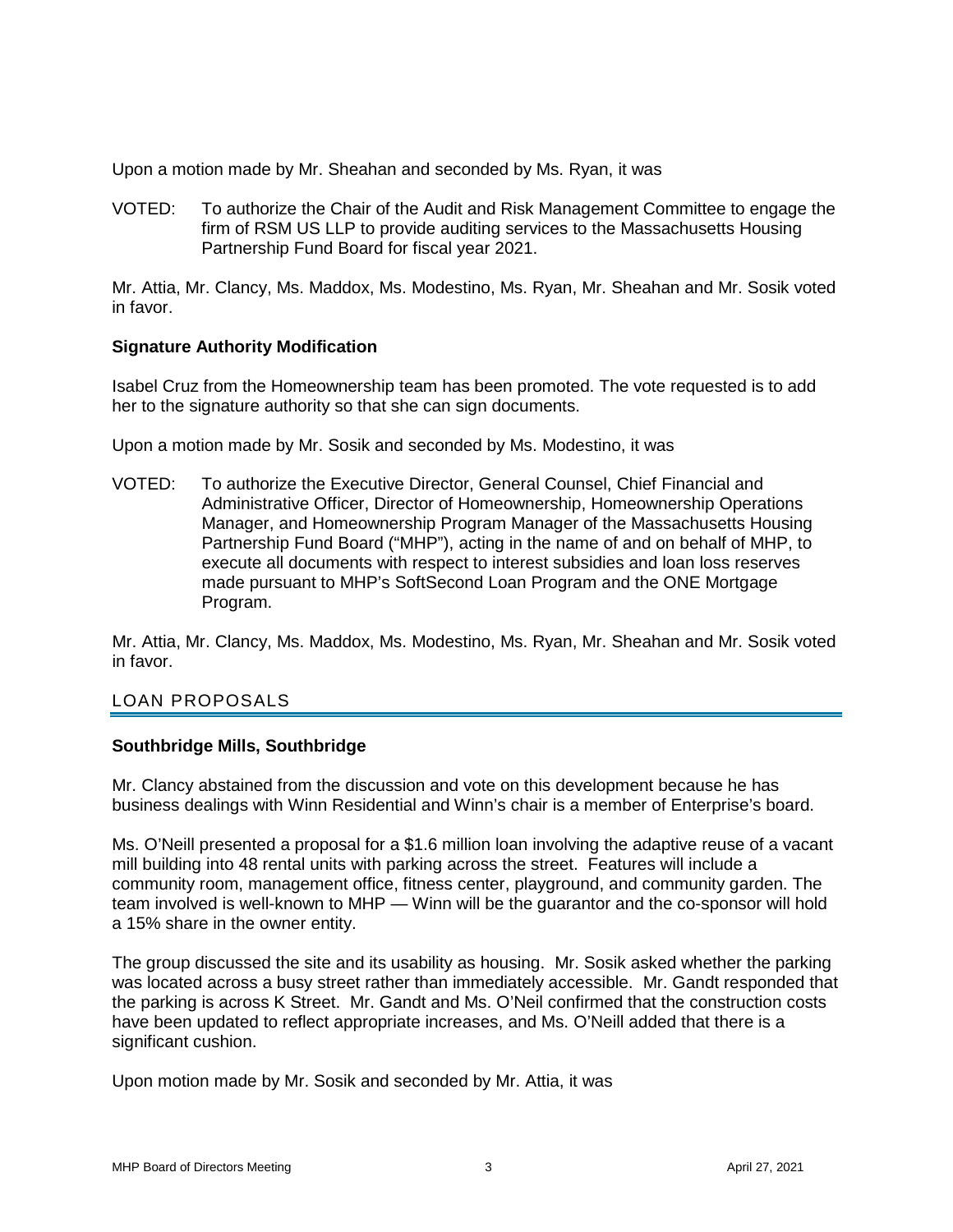VOTED: To authorize a first mortgage loan mortgage loan of up to \$1,360,000 pursuant to MHP's Permanent Financing Programs, utilizing funds available to MHP pursuant to Chapter 102 of the Acts of 1990 or through other agreements with banks, for the Southbridge Mills a/k/a American Optical Mill Project in Southbridge (the Loan). The Loan shall be consistent with MHP's Loan Policy for its Permanent Financing Programs (the Loan Policy) and the Southbridge Mills a/k/a American Optical Mill Credit Analysis dated 4/27/2021 including all special conditions contained therein, and presented in the 04/27/2021 MHP briefing materials, as the same may be modified pursuant to the Loan Policy. MHP commitment for the Loan shall expire if the loan closing does not occur by 12/31/2023.

Mr. Attia, Ms. Maddox, Ms. Modestino, Ms. Ryan, Mr. Sheahan and Mr. Sosik voted in favor. Mr. Clancy abstained.

#### **Anchor Point Phase 1, Beverly**

Ms. Wong presented a proposal for this \$4.3 milllion loan. Anchor Point will be a new neighborhood, with 77 apartments in two phases. Features include a philanthropically-funded community center, services on-site, play structures, on-site daycare and a basketball academy. This is an industrially-zoned site, and the development is zoned under the state's smart growth zoning law, Chapter 40R. The first phase will be sited on a former parking lot and a footbridge will connect to the second phase. Eight units will be affordable to households below 30% of area median income (AMI) with the remainder below 60% of AMI. The developers are working toward an Energy Star certification.

Upon a motion made by Mr. Attia and Mr. Sheahan, it was

VOTED: To authorize a first mortgage loan of up to \$4,300,000 pursuant to MHP's permanent Financing Programs, utilizing funds available to MHP pursuant to Chapter 102 of the Acts of 1990 or through other agreements with banks, for the Anchor Point Phase 1 Project in Beverly (the Loan).The Loan shall be consistent with MHP's Loan Policy for its Permanent Financing Programs (the Loan Policy) and the Anchor Point Phase 1 Credit Analysis dated 4/27/2021 including all special conditions contained therein, and presented in the 04/27/2021 MHP briefing materials, as the same may be modified pursuant to the Loan Policy. MHP commitment for the Loan shall expire if the loan closing does not occur by 12/31/2023.

Mr. Attia, Mr. Clancy, Ms. Maddox, Mr. Modestino, Ms. Ryan, Mr. Sheahan and Mr. Sosik voted in favor.

#### **Loans approved between Board meetings**

The information about loans approved between Board meetings was provided in advance of the meeting.

## CAPITAL SOURCES

#### **North Brookfield Savings Bank**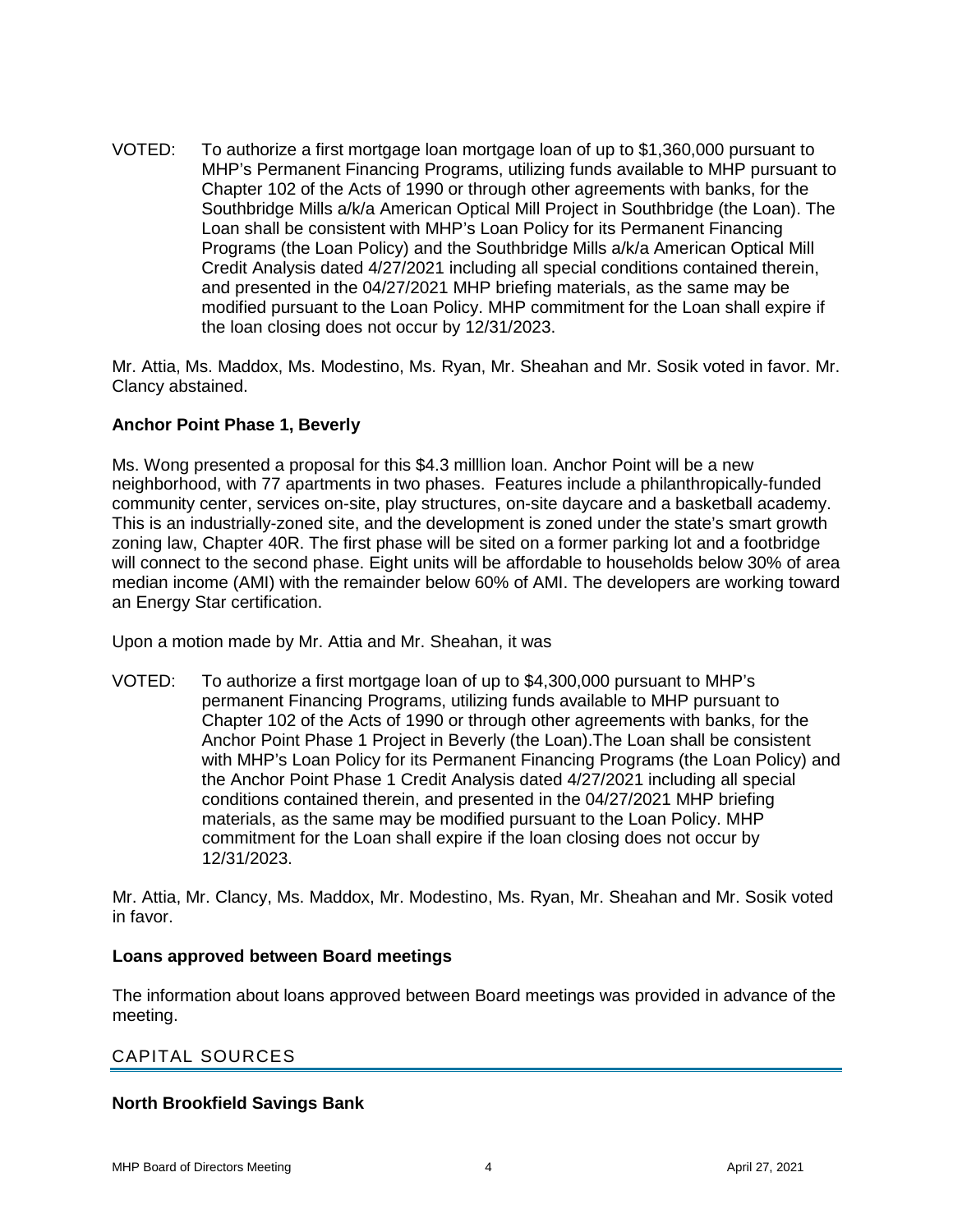Ms. Kinkel explained that North Brookfield Savings Bank has applied to the Commissioner of Banks to reorganize from a mutual savings bank to a mutual holding company. This type of reorganization does not involve a third-party transfer of Massachusetts assets and therefore does not result in a loan obligation to MHP.

Board members asked if there was a way to exclude this kind of transaction in a blanket form for board approval so banks do not have to wait for a board vote on something like this. Ms. Kinkel responded that staff could research the issue and that such a change may require a statutory amendment. Mr. Ziegler proposed that, if there is a fact pattern, the board could consider delegating authority to him to approve those type of transactions on the board's behalf. Mr. Sheahan agreed and Mr. Clancy asked if this could be brought to a future board meeting.

Upon a motion made by Mr. Sosik and seconded by Ms. Ryan, it was

VOTED: To authorize the Executive Director, in the name of and on behalf of the Massachusetts Housing Partnership Fund Board ("MHP"), to notify the Massachusetts Commissioner of Banks that "satisfactory arrangements" have been made with MHP in accordance with M.G.L.c.167A by North Brookfield Savings Bank in conjunction with its application to establish a mutual holding company.

Mr. Attia, Mr. Clancy, Ms. Maddox, Ms. Modestino, Ms. Ryan, Mr. Sheahan and Mr. Sosik voted in favor.

## **PRESENTATIONS**

## **SHERA**

Ms. Mohammed presented information about the Subsidized Housing Emergency Rental Assistance (SHERA). It aids people in assisted and public housing who have been impacted by COVID. Eligible owners apply on behalf of their income eligible residents. There will be a soft launch on April 8 and the portal for owners is open. There are approximately 111 pilot properties representing 12,000 units.

To qualify in the initial phase, owners need to have a borrower relationship with MassHousing or MHP, need to be in good standing, and have at least 20 or more rental units. Owners need to have at least three years compliance experience and at least one staff holding a housing industry certification. Owners must not to initiate new evictions for at least six months after the last assistance payment is applied. Owners are encouraged to work with residents to resolve payment issues, particularly through mediation. Owners are subject to compliance reviews, with eligible properties subject to an annual audit.

DHCD has been busy working on this and has \$968 million in federal and state funding for emergency rental assistance from three sources: \$171 million in state operating funds and COVID relief funds from last October for housing stability, \$437 million from the federal consolidated appropriations act, and \$360 million from the federal American Rescue Plan Act.

Mr. Sheahan wondered if these programs are well known beyond subsidized housing owners. Ms. Maddox replied that the Department of Housing and Community Development (DHCD) did a major public information campaign last fall and also meets biweekly with the courts. DHCD has dashboards on the website showing monthly spending and the number of households served. The state Rental Assistance for Families in Transition (RAFT) program was a homeless